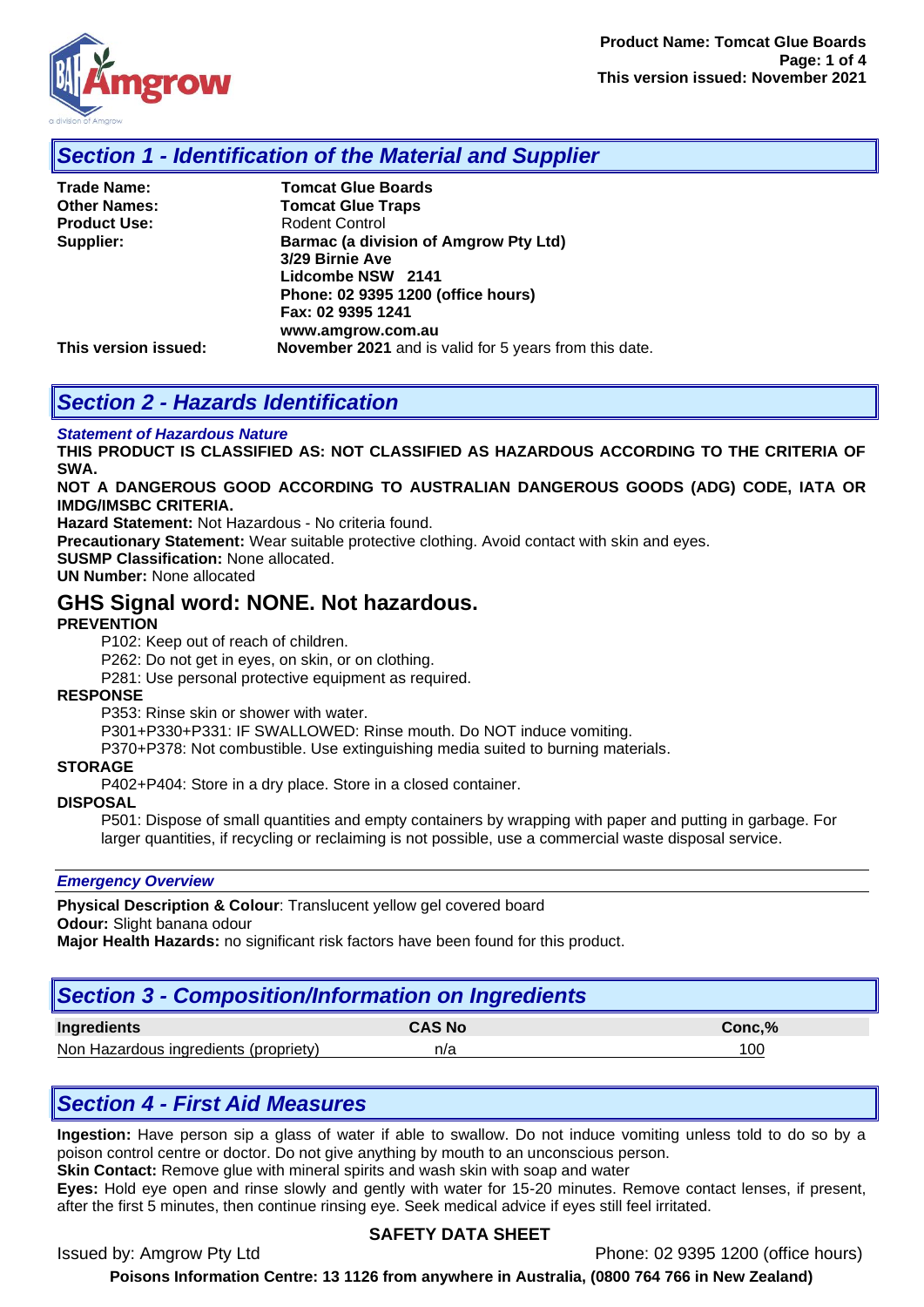

**Inhaled:** Move person to fresh air. Take the container label or this SDS with you when seeking medical attention. **Advice to Doctor:** Treat symptomatically

# *Section 5 - Fire Fighting Measures*

**Fire and Explosion Hazards**: There is no risk of an explosion from this product under normal circumstances if it is involved in a fire.

**Fire decomposition products** from this product are likely to be irritating if inhaled.

**Extinguishing Media:** Not combustible. Use extinguishing media suited to burning materials.

**Fire Fighting:** If a significant quantity of this product is involved in a fire, call the fire brigade.

| Does not burn.                  |
|---------------------------------|
| Does not burn.                  |
| Does not burn.                  |
| Not applicable - does not burn. |
| Does not burn.                  |
|                                 |

## *Section 6 - Accidental Release Measures*

*Spillage:* Minor spills do not normally need any special cleanup measures. A major spill is unlikely as the product is packed in individual small packs and glue is adhered strongly to board . Sweep up and shovel or collect recoverable product into labelled containers for recycling or salvage. Full details regarding disposal of used containers, spillage and unused material may be found on the label. If there is any conflict between this SDS and the label, instructions on the label prevail. Dispose of only in accord with all regulations.

# *Section 7 - Handling and Storage*

*Handling:* Before use carefully read the product label. Use of safe work practices are recommended to avoid eye or skin contact and inhalation. Observe good personal hygiene, including washing hands before eating. Prohibit eating, drinking and smoking in contaminated areas.

*Storage:*Store in cool, dry, well ventilated area removed from combustible materials, herbicides, fungicides and foodstuffs. Ensure containers are labelled, protected from physical damage and sealed when not in use. Keep from extreme heat and open flames and make sure that the product does not come into contact with substances listed under "Materials to avoid" in Section 10

# *Section 8 - Exposure Controls and Personal Protection*

The following Australian Standards will provide general advice regarding safety clothing and equipment: Respiratory equipment: **AS/NZS 1715**, Protective Gloves: **AS 2161**, Occupational Protective Clothing: AS/NZS 4501 set 2008, Industrial Eye Protection: **AS1336** and **AS/NZS 1337**, Occupational Protective Footwear: **AS/NZS2210**. **SWA Exposure Limits TWA (mg/m<sup>3</sup> ) STEL (mg/m<sup>3</sup> )**

Exposure limits have not been established by SWA for any of the significant ingredients in this product.

*The SWA TWA exposure value is the average airborne concentration of a particular substance when calculated over a normal 8 hour working day for a 5 day working week. The STEL (Short Term Exposure Limit) is an exposure value that may be equalled (but should not be exceeded) for no longer than 15 minutes and should not be repeated more than 4 times per day. There should be at least 60 minutes between successive exposures at the STEL. The term "peak "is used when the TWA limit, because of the rapid action of the substance, should never be exceeded, even briefly.*

### *Personal Protection*

No special equipment is usually needed when occasionally handling small quantities. The following instructions are for bulk handling or where regular exposure in an occupational setting occurs without proper containment systems. **Ventilation:** No special ventilation requirements are normally necessary for this product.

**Eye Protection:** Eye protection such as protective glasses or goggles is recommended when this product is being used.

**Skin Protection:** You should avoid contact even with mild skin irritants. See below for suitable material types. **Protective Material Types:** We suggest that protective clothing be made from the following: cotton, rubber, PVC. **Respirator:** Not normally necessary.

# *Section 9 - Physical and Chemical Properties:*

**Physical Description & colour**: Translucent yellow gel covered board

### **SAFETY DATA SHEET**

Issued by: Amgrow Pty Ltd Phone: 02 9395 1200 (office hours) **Poisons Information Centre: 13 1126 from anywhere in Australia, (0800 764 766 in New Zealand)**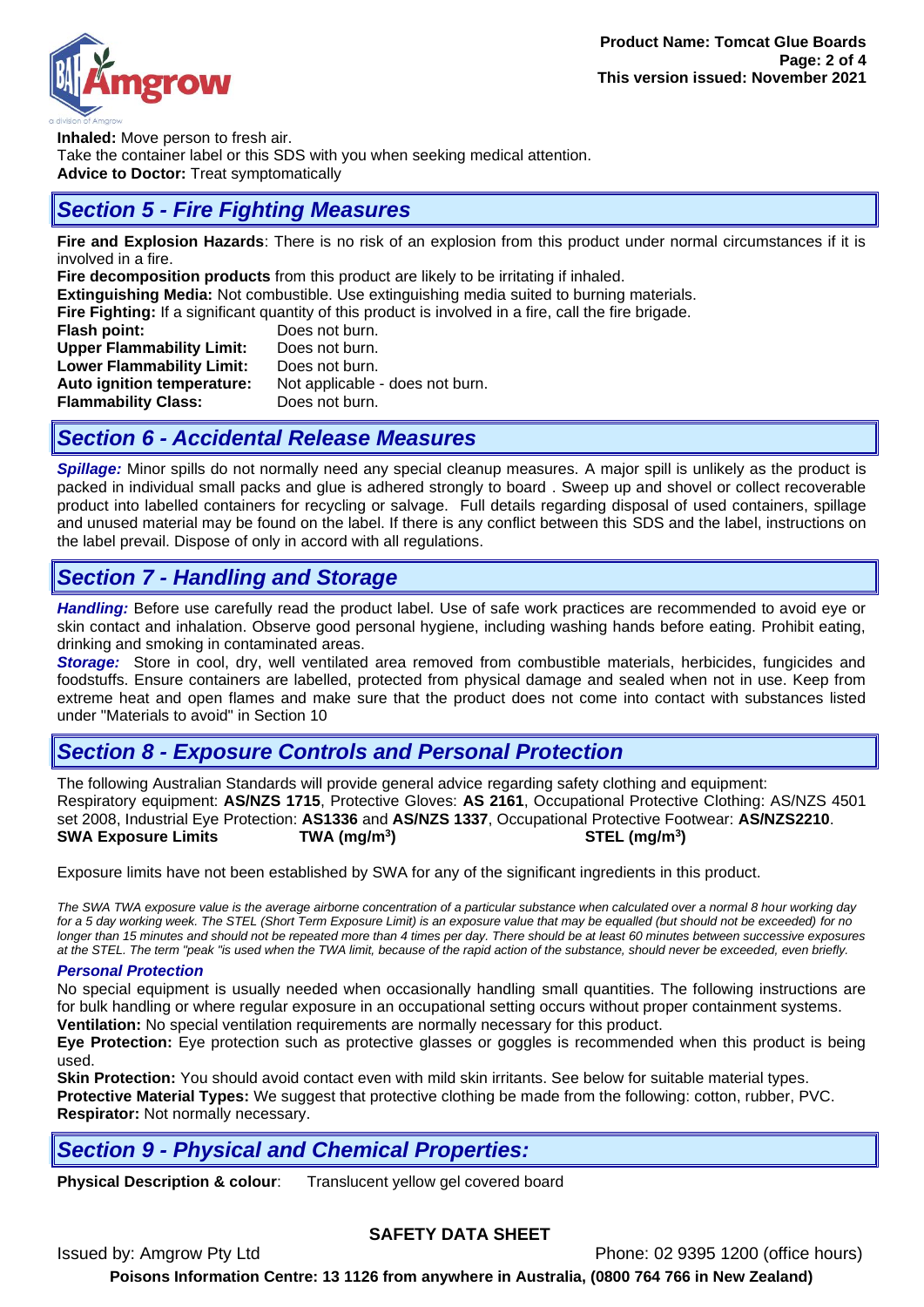**Odour:** Slight banana odour **Boiling Point:** Not relevant **Freezing Point:** No data **Volatiles:** No specific data. Expected to be low at 100°C. **Vapour Pressure:** Negligible at normal ambient temperatures. **Vapour Density: Not relevant**<br> **Specific Gravity:** No data **Specific Gravity:**<br>Water Solubility: Insoluble – soluble in mineral spirits only **pH:** No data Negligible at normal ambient temperatures. **Evaporation Rate:** Not applicable. **Auto ignition temp:** Not applicable - does not burn.

# *Section 10 - Stability and Reactivity*

**Reactivity:** This product is unlikely to react or decompose under normal storage conditions. **Conditions to Avoid:** Keep containers tightly closed.

**Incompatibilities:** Compatible with most commonly used materials **Fire Decomposition:** May evolve toxic fumes when heated to decomposition **Polymerisation:** This product will not undergo polymerisation reactions.

# *Section 11 - Toxicological Information*

# **Local Effects:**

**Target Organs:** There is no data to hand indicating any particular target organs.

#### *Potential Health Effects*

**Ingestion**: Ingestion of large amounts may cause stomach cramp and nausea **Eye Contact:** May be slightly irritating **Skin:** Minimal irritation. **Inhalation:** Considered to be non toxic by inhalation **Chronic Effects:** No data **Toxicity Data:**  LD<sup>50</sup> Oral Rats: >5000mg/kg LD<sup>50</sup> Dermal Rats: >5000mg/kg

#### **Carcinogen Status:**

**SWA:** No significant ingredient is classified as carcinogenic by SWA. **NTP:** No significant ingredient is classified as carcinogenic by NTP. **IARC:** No significant ingredient is classified as carcinogenic by IARC.

### *Classification of Hazardous Ingredients*

Ingredient **Hazard Statement** 

No ingredient mentioned in the HCIS Database is present in this product at hazardous concentrations.

# *Section 12 - Ecological Information*

**Environment:** Avoid contamination of waterways. Aquatic organisms: No data available, Flora: No data available

**Bioaccumulative potential:** Unknown but probably low

## *Section 13 - Disposal Considerations*

**Disposal:** Dispose of small quantities and empty containers by wrapping with paper and putting in garbage. For larger quantities, if recycling or reclaiming is not possible, use a commercial waste disposal service. This product can usually be used for its intended purpose unless contaminated by substances that make it unsuited. May be suitable for landfill

### **SAFETY DATA SHEET**

Issued by: Amgrow Pty Ltd **Phone: 02 9395 1200** (office hours) **Poisons Information Centre: 13 1126 from anywhere in Australia, (0800 764 766 in New Zealand)**